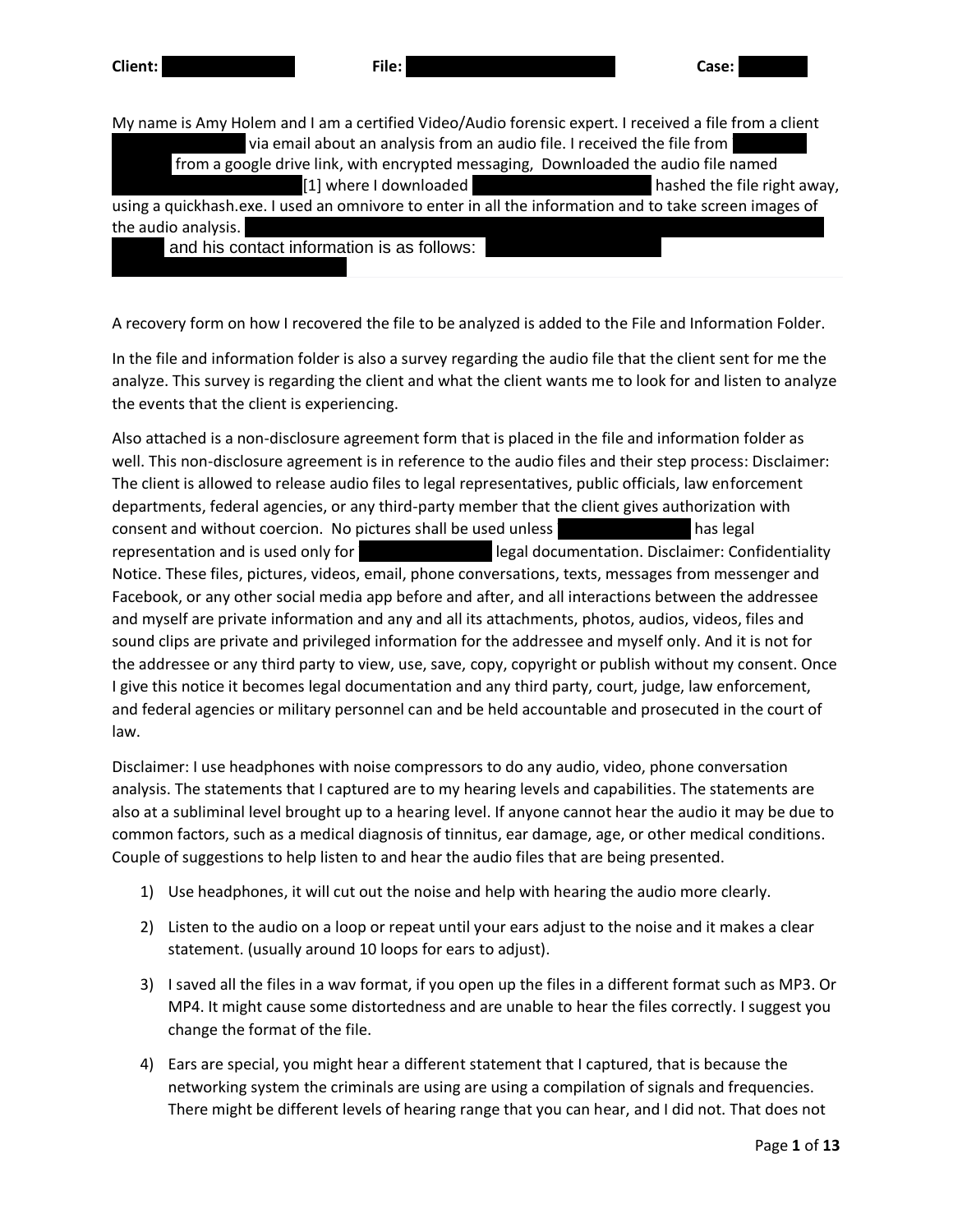mean what you hear is wrong, that means I was looking and working on a statement to clean up and did not hear that statement.

| - Format: MPEG-4                                 |
|--------------------------------------------------|
| Format profile: Base Media / Version 2           |
| Codec ID: mp42 (isom/mp42)                       |
| File size: 127 MiB                               |
| Duration: 3 h 1 min                              |
| Overall bit rate mode: Constant                  |
| Overall bit rate: 97.7 kb/s                      |
| Encoded date: UTC 2020-08-02 16:37:27            |
| Fagged date: UTC 2020-08-02 16:37:27             |
| com android version: 9                           |
| Audio                                            |
| l… ID: 1                                         |
| Format: AAC LC                                   |
| Format/Info: Advanced Audio Codec Low Complexity |
| Codec ID: mp4a-40-2                              |
| Duration: 3 h 1 min                              |
| Source duration: 3 h 1 min                       |
| Bit rate mode: Constant                          |
| Bit rate: 96.0 kb/s                              |
| Channel(s): 1 channel                            |
| Channel layout: C                                |
| Sampling rate: 44.1 kHz                          |
| Frame rate: 43.066 FPS (1024 SPF)                |
| Compression mode: Lossy                          |
| - Stream size: 124 MiB (98%)                     |
| Source stream size: 124 MiB (98%)                |
| Title: SoundHandle                               |
| Language: English                                |
| Encoded date: UTC 2020-08-02 16:37:27            |
| Fagged date: UTC 2020-08-02 16:37:27             |
| mdhd Duration: 10865772                          |

The audio file 2020 2020 2020 2020 2020 2020 is exactly 3 hours and 1 minute long. According to the client , he wanted me to pay more attention to the end of the file the last 1 hour and 1 minute of the file 2020080122012 20200801220142. First I analyzed the top portion from the 2 hour mark to the end to see listen what is going on in the audio. I found 16 discrepancies in the file of the portion of the audio file that I analyzed. Attached is a folder named (Discrepancies) where each discrepancy was saved separately within their own folder, with pictures, videos, html, tiffs, files, spectrums, and information. The folder name will be named at the end of each discrepancy and placed in the discrepancies folder.

Upon review of the audio file you can sniffing noises, as in a stuffy nose. There is constant noise by of movement. There was another person in the household while While he was asleep, a man named You can also hear breathing, as in someone trying to sleep. vehicles are going by in the background.

The  $1<sup>st</sup>$  Discrepancy that I located was a raspy voice with a computer-generated effect. It was a male voice that came across saying the name/word mark. To clean up the statement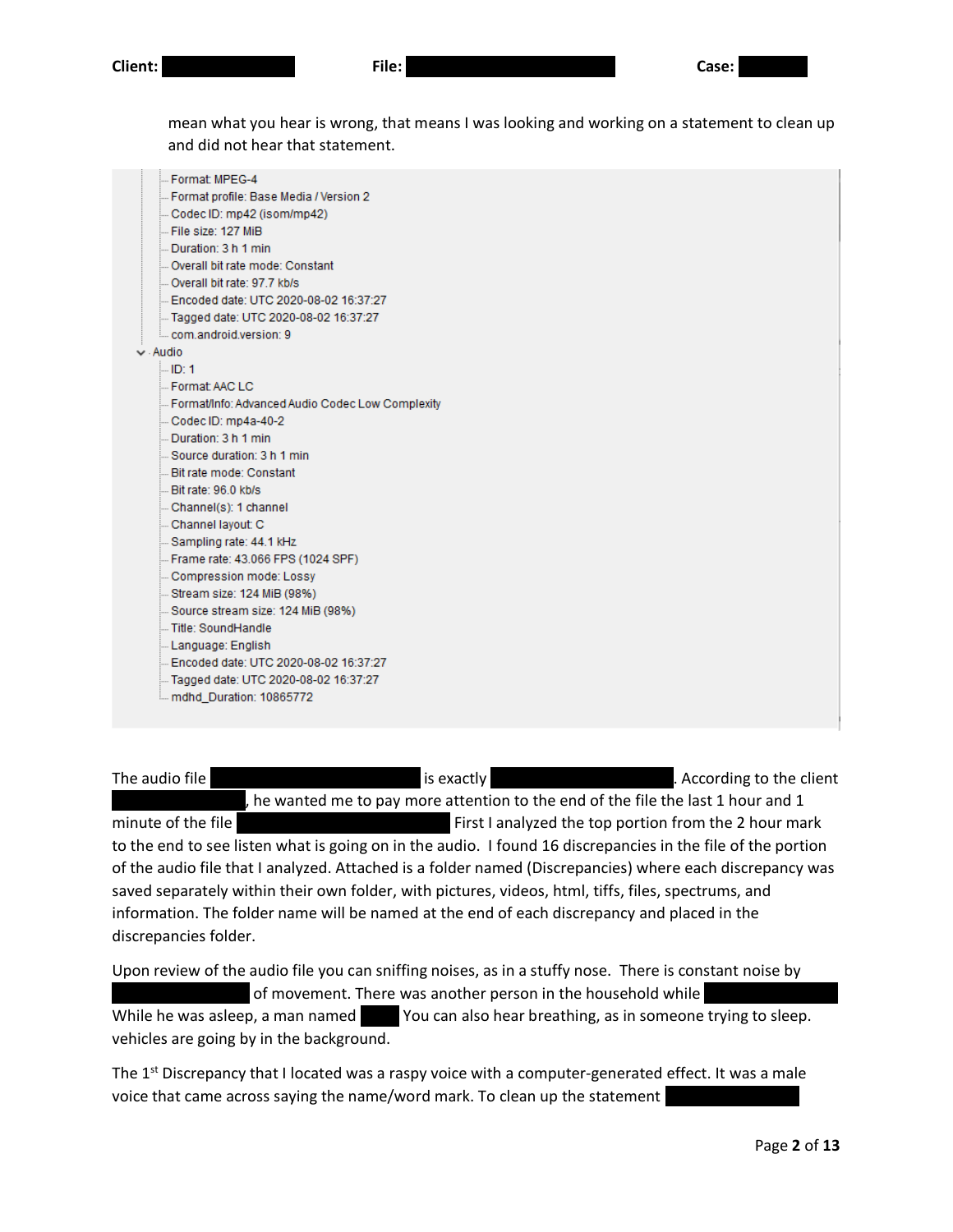The statement that was captured was 2 males, (male1-mark)(male2-Tim

ten percent completed). I saved the file as:  $(male1-mark)(male2-Tim 10 percent completed)$  wav, in folder: 1.

range compressor, then a normalize. I also applied a reverb and an equalizer, another dynamic range

The  $2^{nd}$  Discrepancy that I located was slight talking in the background. To clean up the statement I  ${\sf applied}$  and a normalize. I then a normalize range compressor, then applied a normalize removal wizard from a noise removal wizard from a non-malize removal wizard from a non-malize removal wizard from a non-malize removal

The statement that I captured was 2 females and a male. (female1- bath-room)(female2-he booked already before)(male-listen)(female3-bathroom). I saved the file as: (female1- bath-room)(female2-he booked already before)(male-listen)(female3-bathroom).wav, in folder: 2.

WavePad, I also applied a reverb and an equalizer, then 2 amplifies. The last step to clean the statement

The  $3^{rd}$  discrepancy that I heard was the same robotic computer effects and the  $2^{nd}$  discrepancy. To clean up the statement I applied a

removal wizard from WavePad, I also applied a reverb and an equalizer, then 2 amplifies. The last step

There was a female and 2 males. (female-ready point aiming)(male1-get points)(female-Mussolini)(male2-lower). I saved the file as: (female-ready point aiming)(male1-get points)(female-Mussolini)(male2-lower).wav, in folder: 3.

wizard from WavePad, then applied 2 amplifies. I also applied a reverb then 2 dynamic range

The 4<sup>th</sup> discrepancy that I captured was the same robotic sound computer effects as above. To clean up the statement I applied a

I captured 2 females and 2 males. (male1-because of loop

holes)(female1-exactly)(female2-we have the police book)(male2-doc). I saved the file as: (male1because of loop holes)(female1-exactly)(female2-we have the police book)(male2-doc).wav, in folder: 4.

The 5<sup>th</sup> discrepancy that I captured was a man making the statement "what." To clean up the statement I applied a dynamic range compressor, then a normalize. I then applied a normalize. I then applied a noise removal wizard from a noise removal wizard from a noise removal wizard from a noise removal wizard from a noise rem

WavePad, then applied a reverb. then I applied 2 amplifies, a dynamic range compressor, and an

There is 1 female and 3 males. (female-totally natural import)(male1-cop)(male2-move the left foots)(male3-go to sleep). The word import is underneath the cop statement, the cop statement was in a coughing manner to cover the word import. I saved the file as: (**female-totally natural** import)(male1-cop)(male2-move the left foots)(male3-go to sleep).wav, in folder: 5.

The 6<sup>th</sup> discrepancy that I captured was four males going back and forth. To clean the statement up I used and equalizer and equalizer (male1-Bo come in)(someone drinking from a cup and straw)(male2-Theo stop it)(male3/Theo-fuck off)(male4-were gus-ta-po)(male2-the money keep it going Napoleon)(male5-no way). I saved the file as: (male1-Bo come)(straw)(male2-Theo stop it)(male3fuck off)(male4-were gus-ta-po)(male2-the money keep it going Napoleon)(male5-no way).wav, in folder: 6.

The 7<sup>th</sup> discrepancy that I captured was a whisper noise in the background of movement. To clean the statement up I just amplified it was one male making the statement, get it out. I saved the file as: *(male-get it out)*.wav, in folder: 7.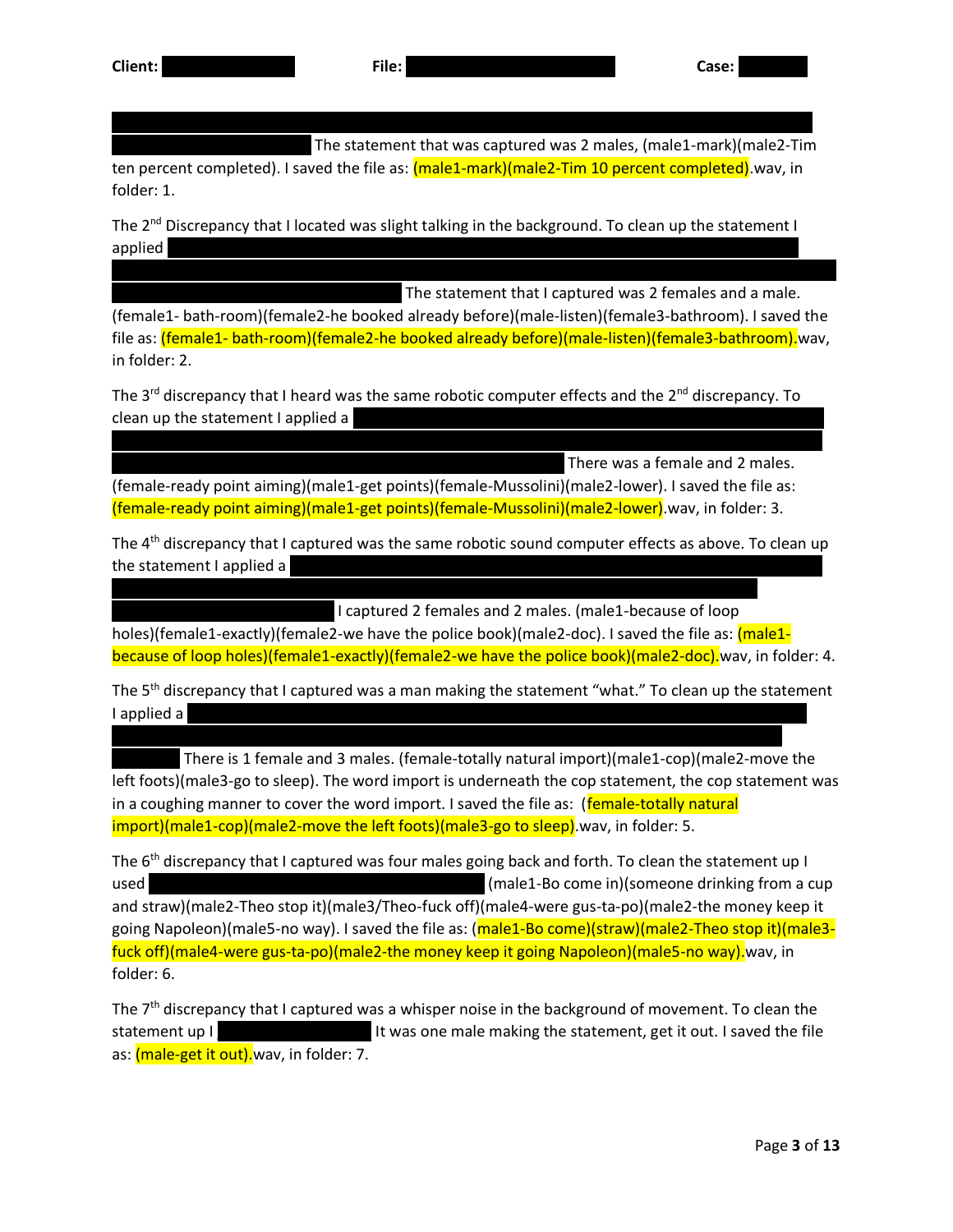The  $8<sup>th</sup>$  discrepancy that I captured was another sound like a soft inhaling snarl. To clean up the statement I applied a

(female1- stop it

slurpy)(slurp noise)(male-stop it—It's harassment)(female2-computer is our loophole). I saved the file as: (female1- stop it slurpy)(slurp noise)(male-stop it—Its harassment)(female2-computer is our loophole).wav, in folder: 8.

wizard from WavePad, then applied a reverb and an amplify. I then applied an equalizer, then a dynamic

9<sup>th</sup> discrepancy that I captured was a robotic sound same as statements 2, 3, and 4. To clean up the statement I applied a

wizard from WavePad, then applied 2 amplifies. I also applied a small speed change to smooth the

There is a statement underneath the movement that is being made. 2 males are making the statement. (male1-danger right hanger)(male2-we got it). I saved the file as: (male1-danger right hanger)(male2-we got it).wav, in folder: 9.

10<sup>th</sup> discrepancy that I captured a male that making the statement mwah. To clean up the statement I applied a dynamic range compressor, then a normalize compressor, then a normalize compressor, then a normalize folder: 10.

 $11<sup>th</sup>$  discrepancy that I captured was another low snarling noise the same as the 8<sup>th</sup> discrepancy. To clean up the statement I applied a

There was a female and a male making statements. (female-we learn from peep (snarl) -ple)(male-government, exactly). I saved the file as: (female-we learn from people)(snarl)(malegovernment exactly). wav, in folder: 11.

removal wizard from WavePad, then applied 2 amplifies. I then applied an equalizer, and 2 dynamic

12<sup>th</sup> discrepancy that I captured was a male making the statement that sounded like "lie hard." To clean up the statement I applied a

I saved the file as: (male-lie

hard).wav, in folder: 12.

13<sup>th</sup> discrepancy that I captured was a statement by a male that sounded like "rape rod." To clean the statement up I applied a

I saved the file as:  $(male-range rod)$ .wav, in folder: 13.

14<sup>th</sup> discrepancy that I captured was after Timothy E. Cassella made a statement about gang stalkers. It was a male saying a name. (male1-Yvonne using tones)(male2-falls in corrections). I saved the file as: (male1-Yvonne using tones)(male2-falls in corrections).wav, in folder: 14.

15<sup>th</sup> discrepancy that I captured was a statement after **Theorem 2. Case in made a comment about non**disclosures. It was a 2 male voices, one stated, "this is why eighty percent."

I saved the file as:  $(male1-this is why)$ 

Amy was sent)(male2-we want her).wav, in folder: 15.

The 16<sup>th</sup> statement that I captured was a coughing noise that wasn't the same coughing noise made by . This was a male that made the noise. To clean up the statement I applied

range compressor, then a normalize. I then applied an amplify then a speed change to slow the

I saved the files as: (male-rape him by both).wav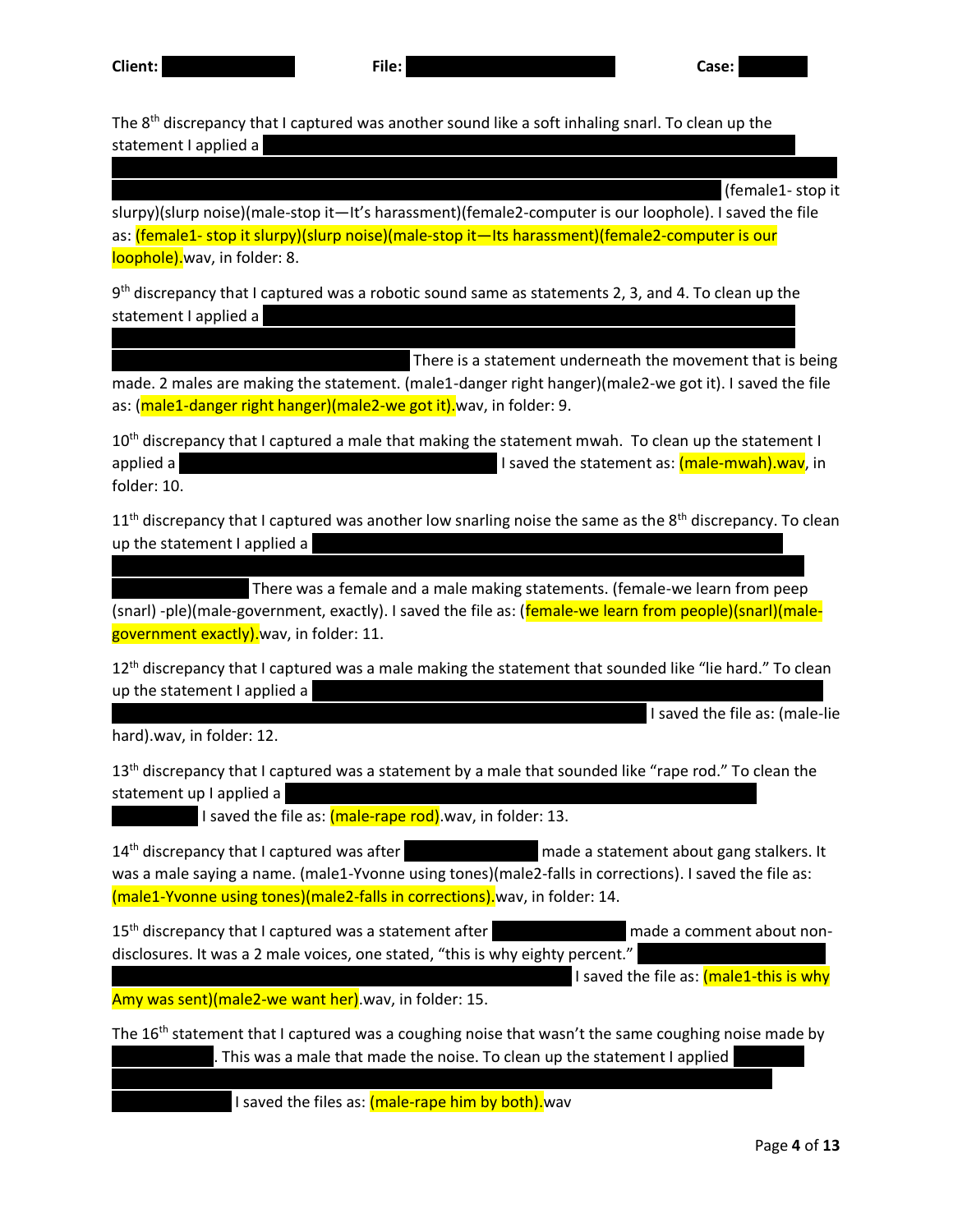## **Brief Synopsis:**

When analyzing the top portion of the audio file from the 2-hour mark to the end, there were a lot of statements that were captured. Females and males that had the same voices throughout the analysis. There were many different names that I captured a Mussolini, cop, Napoleon, Theo, Bo, Gestapo, Slurpy government, Yvonne and Amy. Some of these names I believe are screen names, and nicknames. Unknown proper spelling. (Bo, bow, slurpy, slurpie, Theo, Theodore) Plus screen names can be spelled differently, ThEo, MuSooLeanee). These criminals are using a form of video voyeurism to harass and stalk the client Timothy E. Cassella. The statements, Tim 10% complete, and import are downloading and uploading terminology. Although we do not know of the devices at this time, they are using some form of computer networking system. We also know for a fact that these criminals are using some type of non-lethal weapon system against The fact that I captured a statement that stated Aiming, and a male saying, "lower," afterwards means that they were aiming a device and giving directions on where to aim. There also was a male making the statement, move left foots, this is the location on  $\sim$  body they were aiming the device at.

These people made a statement that they were trained by the government and a person in an authoritarian power. They have a police book that was given to them, for instructions and laws to follow. This book may also give directions on how to get away with breaking the law. There was a statement because of the loopholes. Who ever gave the people the book, has knowledge in the laws, and point out the loop holes that allow the criminals to get away with what they are doing to Timothy E. Cassella. We know that these people are watching Tim E. Cassella, because they made a statement go to sleep. They knew Tim E. Casella was tossing and turning around while he was trying to go to sleep.

These criminals also gave a location of where they might possibly be located. They mentioned a hanger, a hanger is a place that people hold equipment and aircraft. "Danger right hanger", and "we got it" were all statements that that reference them being near an airport, or an airfield. These criminals are also receiving money for what they are doing and getting paid to harass and stalk These criminals also stated they were using tones, although there were no tones in the background when analyzing the top portion of the audio file, there can be tones underneath. The client does complain about in the survey that he filled out. This can be due to the tones that the criminals are producing, they also stated it falls into corrections. This is saying that these criminals use the tones in a correction format. If Timothy E. Cassella does something that the criminals do not like, they use the tones to correct him in his actions. This is considered torture or a form of punishment on the client There are also different crimes being done to The Such as rape. They mentioned a rape rod, and rape him by both. Both can mean, two different devices that can be used against |

It is also known that musical tones can affect a person's body, organs, tissues, nervous system, and muscular system by producing the tones. People can use the tones to sexually assault a person and rape them. In Timothy E. Casset survey that is added to the Files and Information folder, about tiredness, sleep deprivation, feeling of malaise, mental psychosis, mental psychosis, mania, severe itching, burning, burning, burning, burning, burning, burning, burning, burning, burning, burning, burning, burning,

This all can be caused by the musical tones and the non-lethal weapon system that they are using against The Statement E. The statement "move left foots," can be from both devices that the male stated, "rape him by both," non-lethal weapon and tones.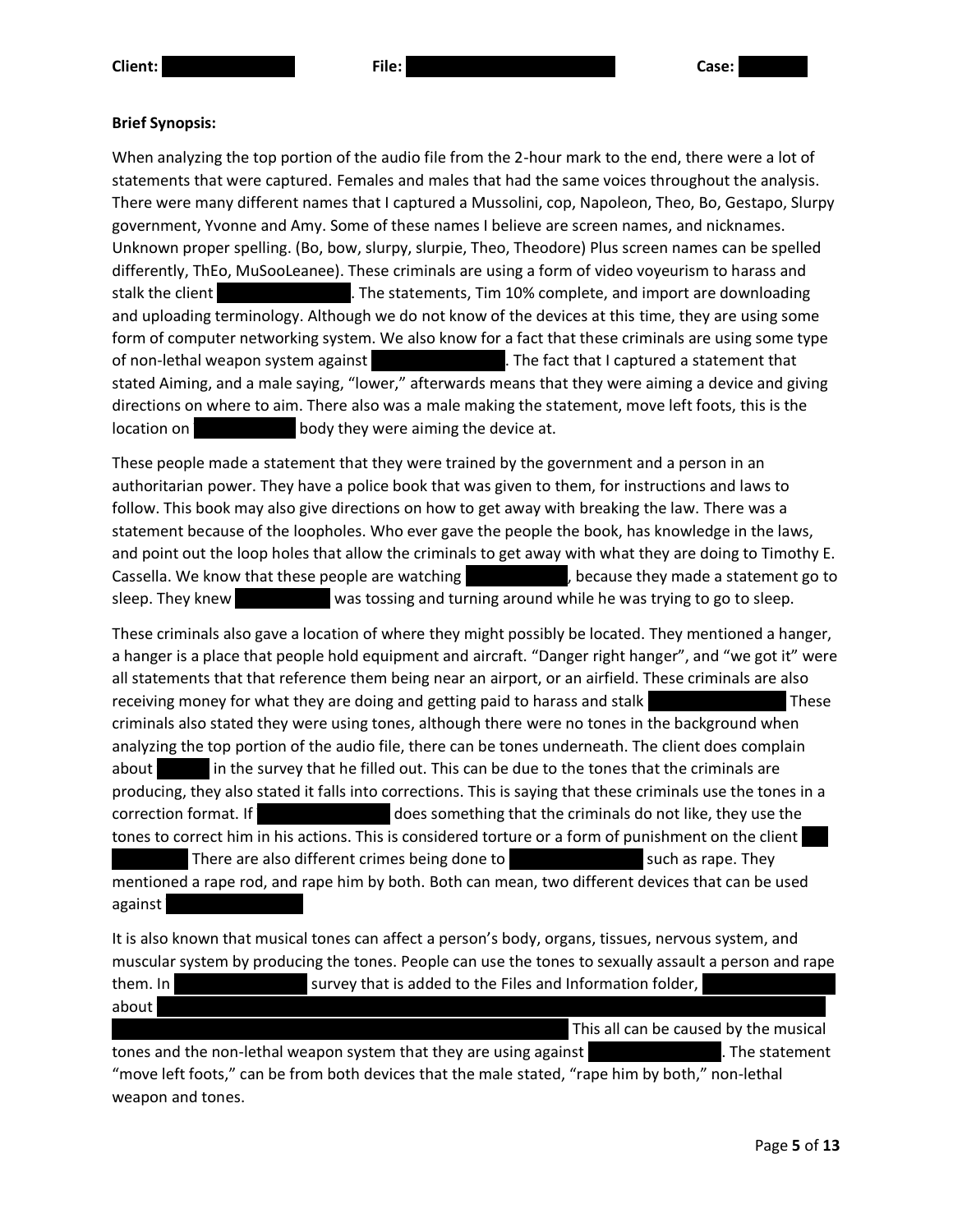I do include an analysis of subliminal acoustic fingerprinting. This allows me to capture the telecommunications that are coming through the room that the recording was taken by

started off with a stripping process that is confidential, with a contract on a patent to live stream, criminals, hackers, and stalkers live called, Aimee's Fingerprint. I will include the step processes for each section, this is private and confidential information that is client privileged, and a non-disclosure agreement form was attached in the File and Information folder. No third-party member is allowed to look at, view, analyze, use without Amy Holem's permission. Amy Holem must speak to the third-party member over the phone for reason and be granted permission.

The recording is 3 hours and 1 minute long. I started at the 2-hour mark and worked to the end, per phone conversation with Timothy E. Cassella. I will work on each section in 10 second increments to determine the telecommunications. Each section will be saved separately, within the Discrepancies folder. Each individual statement that I find within that section being analyzed will be in their own folder placed in the determined section folder, within the Discrepancies folder. The folder designation will be given at the end of each statement.

**Folder:** 2hr-2.10s

All discrepancies will be place in a separate folder, folder name will be given at each end of the statement. All the folders will be placed in the 2hr-2.10s folder.

I saved the original audio of the section to be analyzed in the folder: Original, I saved the file as: original 2hr-2.10s.wav

To analyze this section, I first started was given. I then applied a low pass filter, then a spectral subtraction based on the noise sample. I then amplified 6 times in a row to bring the telecommunications up to an audible level. I then applied a noise I saved the stripped file as: stripped 2hr-2.10s.wav in the folder:

Stripped.

Each additional separate statement will have their own file and additional step processes to clean up the statements.

1<sup>st</sup> statement that I captured was 2 males and a female making a statement. To clean the statement up I  $applied\ a$  reverses and two dynamic range compressors. I then applied a small speed a small speed as material speed as material speed as material speed as material speed as material speed as material speed as material speed a

The statement (male1-do hit send)(male2-expert degree)(male3were aiming)(male1-now you rape them)(female-ready it). I saved the file as: (male1-do hit send)(male2-expert degree)(male3-were aiming)(male1-now you rape them)(female-ready it).wav, in folder: 1.

 $2^{nd}$  statement that I captured was from the 1<sup>st</sup> statement there was a female making a full statement. To clean this up I applied **and the saved file from statement 1.** There was 2 females making statements. (female1-if you're the expert you take another scan then)(female2-ready it). I saved the file as: (female1-if youre the expert you take another scan then)(female2-ready it). wav, in folder: 2.

3<sup>rd</sup> statement that I captured was taken from the 1<sup>st</sup> statement audio file. To clean the statement I Two males and a female are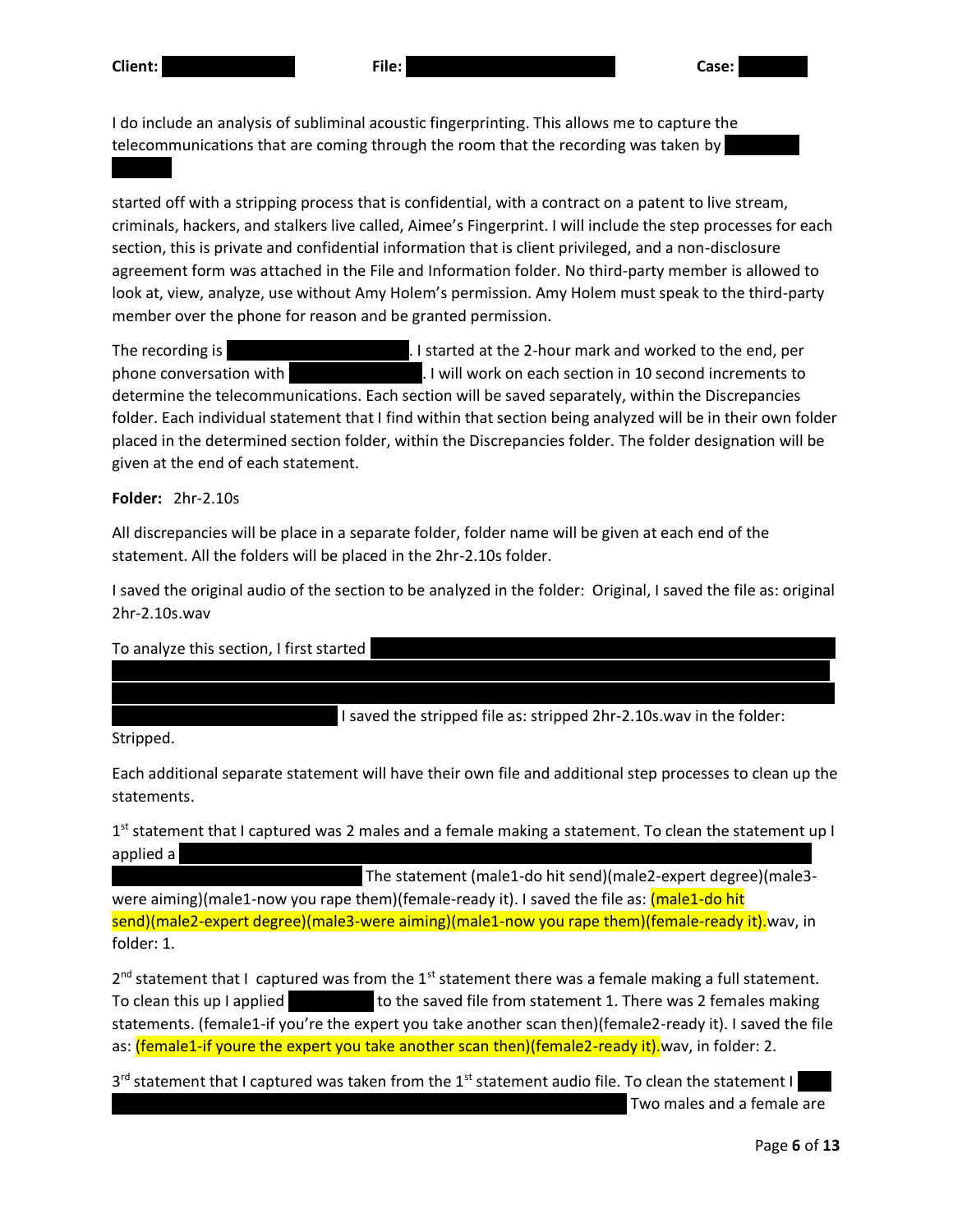**Client:** Timothy E. Cassella **File:** 20200801\_220142\_Normal[1] **Case:** 20200805

making comments. (male1-they left it outside)(male2-I guess they file it)(female-ready it). I saved the file as: (male1-they left it outside)(male2-I guess they file it)(female-ready it). wav, in folder: 3.

4<sup>th</sup> statement that I captured was a brand-new process for the beginning section. I applied

There was 2 females and

a male talking. (female1-resident support)(male-the weaknesses are hidden)(female1-then let's do business)(female2-ready it). I saved the file as: (female1-resident support)(male-the weaknesses are hidden)(female1-then lets do business)(female2-ready it).wav, in folder: 4.

along with a second equalizer. I then applied an amplify, and 3 dynamic range compressors. I also

5<sup>th</sup> statement that I captured was taken from the 4<sup>th</sup> statement.

The statement that I captured was two females. (female1-the signals are complicated protect the signal)(female2-we'll hide it). I saved the file as: (female1-the signals are complicated protect the signal)(female2-well hide it).wav, in folder: 5.

6<sup>th</sup> statement that I captured was taken from the 5<sup>th</sup> statement. I applied a

to separate the statements and to make them clearer. There was 3 females making the statement. (female1-audio tech)(female2-signals are targeted)(female3-hard to attack him--- --lie down). I saved the statement as: (female1-audio tech)(female2-signals are targeted)(female3-hard to attack him lie down).wav, in folder: 6.

 $7<sup>th</sup>$  statement that I captured was from the 6<sup>th</sup> statement starting from after the equalizer.

to separate the

statements and to make them clearer. There was 3 males making the statement. (male1-were waiting for her)(male2-were getting closer)(male3-great)(male1-is there anything out). I saved the file as: (male1-were waiting for her)(male2-were getting closer)(male3-great)(male1-is there anything out).wav, in folder: 7.

8<sup>th</sup> statement that I captured was from statement 6 after the **Example 1** applied

There was one female making the statement. (female-expose-a-ture we tagged a lot of signals). I saved the file as: *(female-expose-a-ture we tagged a lot of signals)*, wav, in folder: 8.

9<sup>th</sup> statement that I captured was from statement 8.

The statement that I captured was a female and a male. (female-we attack a lot of brains)(male-yep). I saved the statement as: (female-we attack a lot of brains)(male-yep). wav, in folder: 9.

10<sup>th</sup> statement that I captured was from statement 5.

The statement that I captured was a

female and one male. (female1-protect the work, how do you feel we protect them)(male1-hire-x). I saved the file as: (female1-protect the work, how do you feel we protect them)(male1-hire-x) wav, in folder: 10.

The 11th statement that I captured was the last section of this section. I applied I also applied a reverse compressor. I also applied a comprehensive comprehensive comprehensive comprehensive comprehensive comprehensive comprehensive comprehensive comprehensive comprehensive comprehensive comprehensive

females making the statement. (female1-geo tech Maria)(female2-make sure (female3-we already got)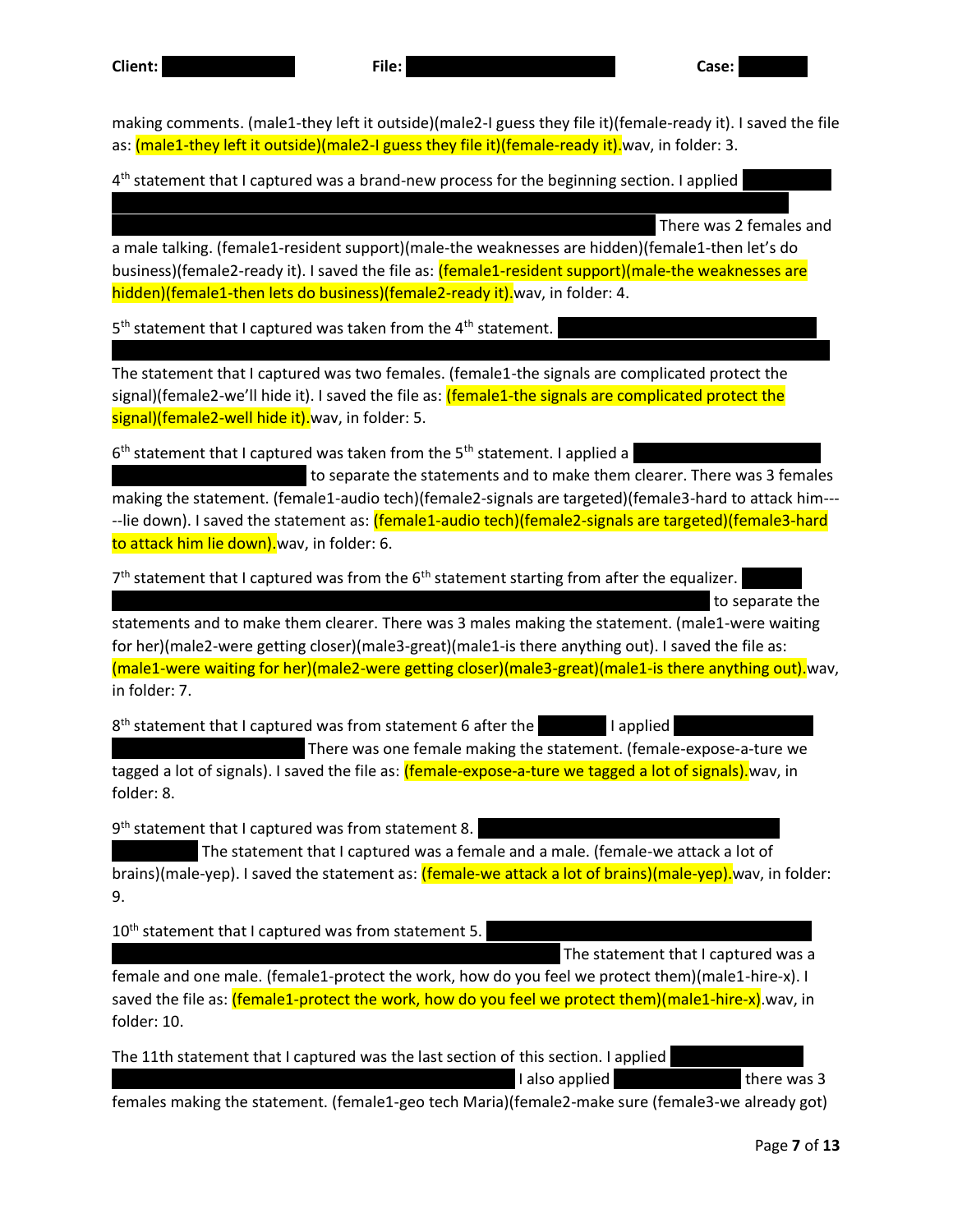there perfect)(female3-the policeman). I saved the file as: (female1-geo tech Maria)(female2-make sure there perfect)(female3-we already got the policeman). wav, in folder: 11. The 3<sup>rd</sup> female started talking in between the 2<sup>nd</sup> females statement.

12<sup>th</sup> statement that I captured was taken from the last section. I applied to separate the statements and to make them clearer. There were 2 females and a male that made the statement. (female1-because Maria set the signals of a 100)(female2 he doesn't feel good)(male-I'm hungry). I saved the file as: (female1-because Maria set the signals of a 100)(female2-he doesnt feel good)(male-Im hungry).wav, in folder: 12.

13<sup>th</sup> statement that I captured was taken from the last section. I applied a There were 2 females making the statement. (female1-it's under the flagpole under the metal link)(female2-were in his head). I saved the file as:

(female1-its under the flagpole under the metal link)(female2-were in his head).wav, in folder: 13. This file also had a musical song playing in the background.

# **Brief Synopsis:**

In this section there was an additional name that was captured, Maria. Maria is a Geo technician. She added 100 signals to There was even a statement in regard to adding that many signals, "he doesn't feel good." That statement is from monitoring Theorem Theody, That stated in his survey that **he was natus natus as stated above**, in the first brief synopsis, signals and tones can affect a person's body. This is an example of those signals and tones affecting body body from directed signals. There was a statement that verified these signals are directed at the target. is a targeted individual, for unknown reasons.

These people who are targeting These is are considered experts and have experts in the field of Geo technicians, Degree experts, and audio technicians. Geo technician by the statements are in charge of geolocations, and signal detection. The degree expert is the Geographical location that they are aiming the non-lethal weapons at. The audio technician oversees sounds, tones, and monitoring

They are using the weapons to sexually assault They are using the weapons to sexually assault rape him. By the statement an officer is involved with these attacks.

There was also a statement that they lost something and were trying to find it, the location of what they were looking for was under the flagpole by the metal link. I believe this is part of the hanger that was heard in the review portion of the analysis. Flagpole by an airport or airfield on the right hanger.

There also is a residence support team that made the statement ready to do business. Along with different statements these people admitted they were attacking Timothy E. Cassella brain and head. The statements "we attack a lot of brains," and "were in his head." They were also trying to control him and tell Tim to lie down. There was one company that I captured and that was HireX. Although the company may not be directly involved, these criminals can be using their technology.

## **Folder:** 2hr.10s-2hr.20s

All discrepancies will be place in a separate folder, folder name will be given at each end of the statement. All the folders will be placed in the 2hr.10s-2hr.20s folder.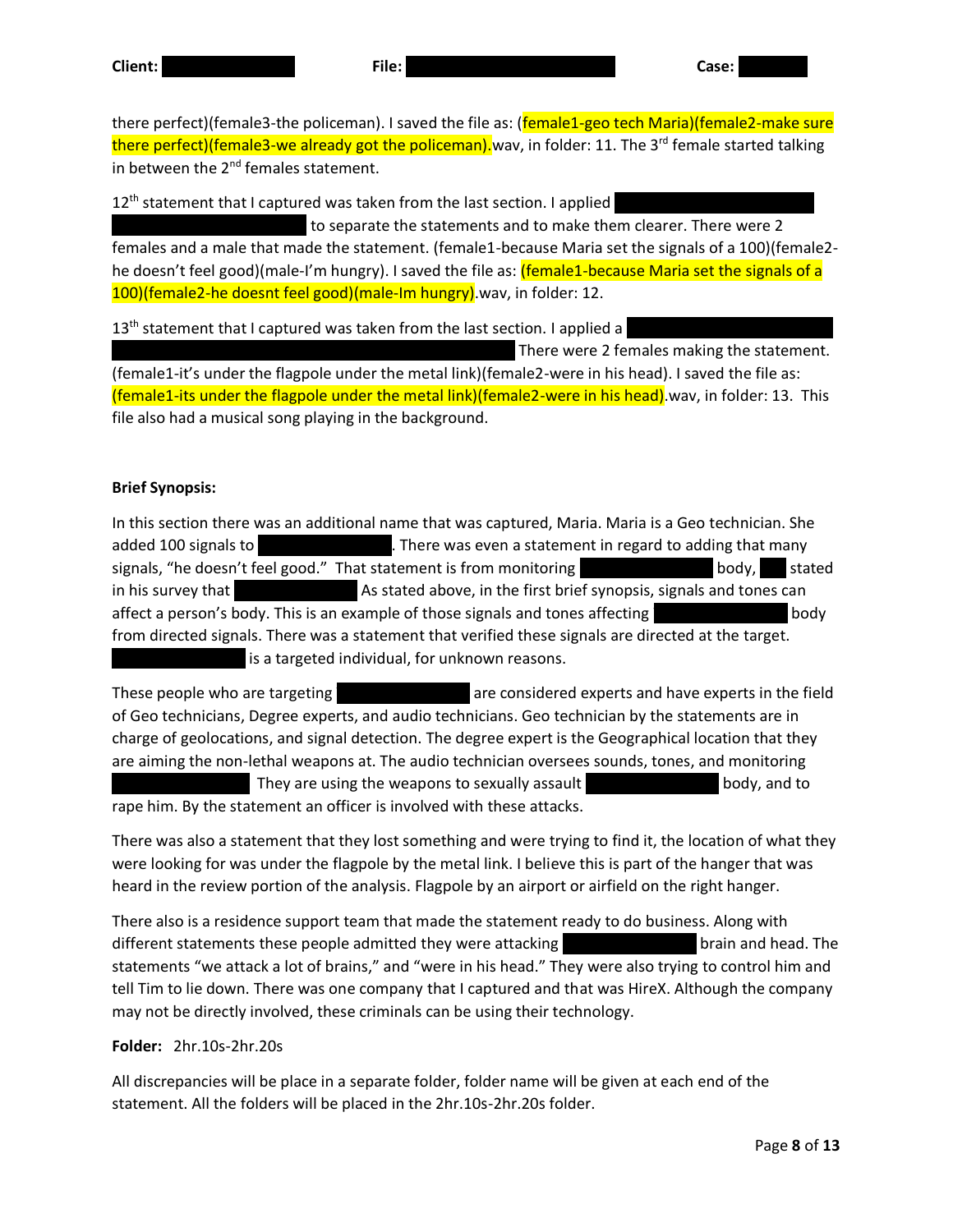I saved the original audio of the section to be analyzed in the folder: Original, I saved the file as: original 2hr.10s-2hr.20s.wav

was given. I then applied a low pass filter, then a spectral subtraction based on the noise sample. I then amplified 5 times in a row to bring the telecommunications up to an audible level. I then applied a noise

To analyze this section, I first started

I saved the stripped file as: stripped 2hr.10s-2hr.20s.wav in the folder:

Stripped.

Each additional separate statement will have their own file and additional step processes to clean up the statements.

1<sup>st</sup> statement that I captured was going over the whole section, I applied a

The statement that I captured was 2 females and 4 males. (female1-she doesn't think like a criminal)(male1-how do they report her)(male2-were massive Kevin)(female2-report what she's sending)(male3-you are psycho)(male4-cops support um)(female2-we don't have to report it like that). I am going to save each statement as a whole and individually. Some additional step processes might be needed. I saved this file as: (female1-she doesnt think like a criminal) (male1-how do they report her)(male2-were massive Kevin)(female2-report what shes sending)(male3 you are psycho)(male4-cops support um)(female2-we don't have to report.wav, in the folder:  $1^{st}$ statement.

**Folder 1:** (female1-she doesnt think like a criminal).wav

**Folder 2:** (male1-how do they report her).wav I applied

**Folder 3:** (female2-report what shes sending)(male3-you are psycho).wav I applied

**Folder 4:** (male2-were massive Kevin).wav I applied

**Folder 5:** (male4-cops support um)(female2-we don't have to report it like that).wav I applied

2<sup>nd</sup> statement that I captured was within the 1<sup>st</sup> statement same processes as the first statement, but I copied and first dynamic range compressor. To continue to clean the statement I applied

It was the same male voice that I captured from the

review of the audio file. 1<sup>st</sup> discrepancy. The male was saying 10 percent. I saved the file as: <mark>(male1- ten</mark> percent).wav in folder: 2<sup>nd</sup> statement.

The  $3^{rd}$  statement was a copy of the  $2^{nd}$  statement. I started the process after the from the 1<sup>st</sup> statement. I applied

The statement that I captured was two

males and a female voice. (male1-the Army wants to set me up)(male2-the Army doesn't have a clip)(female-we want to send). I saved the file as: (male1-the Army wants to set me up)(male2-the Army doesnt have a clip)(female-we want to send). wav, in folder: 3<sup>rd</sup> statement.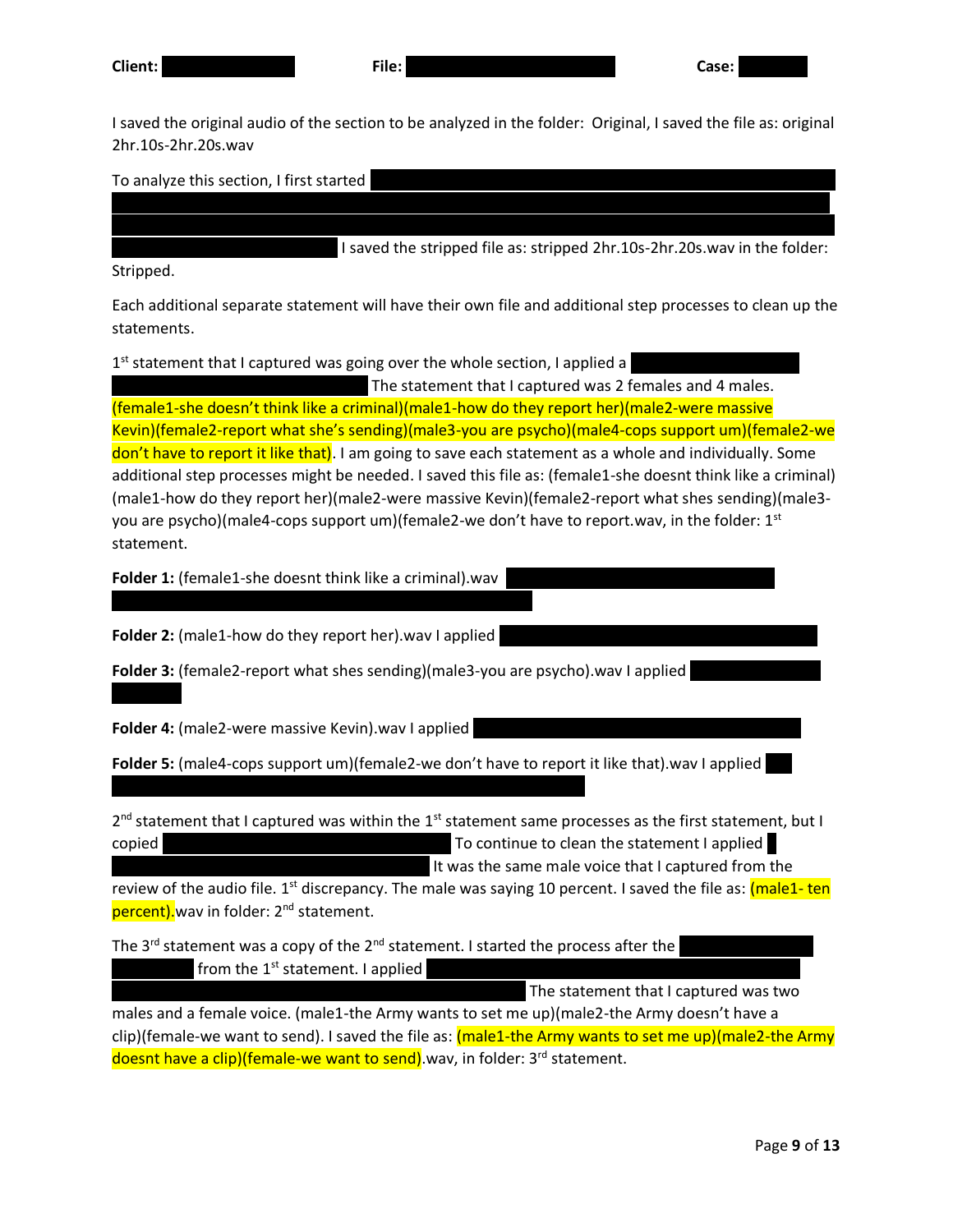The 4<sup>th</sup> statement that I captured, I started back at the original stripped section from the beginning. I applied and a reverse a reverse a reverse reverse then a reverse and amplified the statement and statement and  $\sum_{i=1}^{n}$ (male-ob-ject com). The com was elongated, as in K-a-a-a-m. I saved the file as: (male-ob-ject com).wav, in folder:  $4<sup>th</sup>$  statement.

The  $5<sup>th</sup>$  statement that I captured was a male this was found in the beginning as well. I applied There was a male making the statement (male-I have got controlling). I saved the file as: (male-I have got controlling) wav, in Folder: 5<sup>th</sup> statement.

The  $6<sup>th</sup>$  statement was taken directly from the  $5<sup>th</sup>$  statement. I applied and an additional reversion to the final 5<sup>th</sup> statement. . In this statement you can hear Tim E. Cassella breathing in and out while he is sleeping. There were two males making a statement. (male1-strip-------send)(male2- I am aiming again). The strip, send was spaced out but the same male voice. I saved the file as: (male1-strip-send)(male2-I am aiming again).wav, in folder: 6<sup>th</sup> statement.

The  $7<sup>th</sup>$  statement that I captured was from the beginning of the section. I applied There was 2 males making a

statement. (male1-I am worthless)(male2-try her again). I saved the file as: (male1-I am worthless)(male2-try her again).wav, in folder: 7<sup>th</sup> statement.

The 8<sup>th</sup> statement that I captured was taken from the 7<sup>th</sup> statement. I took the audio right after There was 1 male making a

statement. (male-simulate her). I saved the file as: (male-simulate her).wav, in folder: 8<sup>th</sup> statement.

The 9<sup>th</sup> statement that I captured was from the 8<sup>th</sup> statement. After the completed audio file,

There were two males making different statements.

(male1-Signal)(male2-Radio Expert). I saved the file as: (male1-Signal)(male2-Radio Expert).wav, in folder: 9<sup>th</sup> statement.

an additional reverb, then an equalizer and a dynamic range compressor. I then applied a small speed

The 10<sup>th</sup> statement that I captured was at the end of the section. I applied

There was a male and a

female making statements. (male-A B signal)(female-he started aiming I hope you understand that). I saved the file as: (male-A B signal)(female-he started aiming I hope you understand that).wav, in folder: 10<sup>th</sup> statement.

 $11<sup>th</sup>$  statement that I captured was within the  $10<sup>th</sup>$  statement. It was a female making the statement. I applied and allow the 10<sup>th</sup> statement completed audio file, then 2 dynamic range compressors. (**female-we like to stab him)**. I saved the file as: (female-we like to stab him).wav, in folder: 11<sup>th</sup> statement.

12<sup>th</sup> statement that I captured was at the end of the section. I applied

the section that I was working on. I also applied There were two different females talking with similar

voices. (female1-it is more central)(female2-because the Navy won't help). I saved the file as: (female-it is more central)(female2-becaue the Navy wont help) way, in folder:  $13<sup>th</sup>$  statement.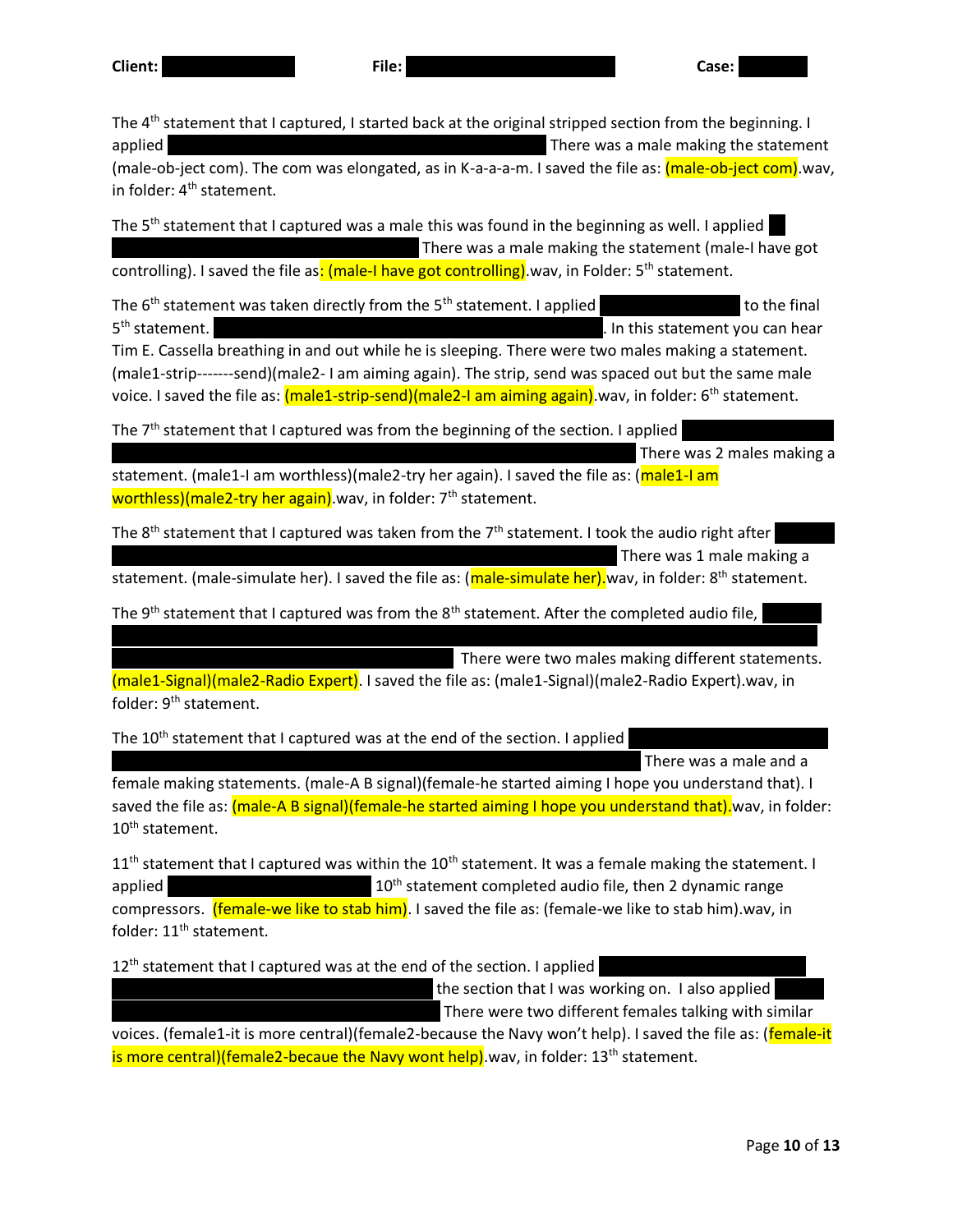## **Brief Synopsis:**

In this section there were a lot of different statements that were captured. Within the first statement there was a female saying that the "cops support um." In reference to other statements as: "we have the police book." It is verified that there is at least one officer that is involved, with giving manuals, books, policies, and training the people to get away with the criminal activity. The criminals are making statements from the 1<sup>st</sup> statement in reference to a chain of command. The statement "we don't have to report it like that", proves that they have a hierarchy and a chain of command level of reporting information. The statement, "she doesn't think like a criminal", implies that an unknown person does not have a mind set of a criminal. It is possible this person is not under their authority or team, but the team has to report what "she" a female sends. I did capture my name Amy in the audio file when analyzing the top portion of the audio file. If this statement is in reference to me analyzing the audio file, the criminals may intercept and distort the files, or plan some action. The rim E. Cassella is being stalked, and harassed, they would have knowledge of our communications. They would also report what I discovered to the appropriate chain of command, who is requesting the files. The statement, "we do not have to report it like that," implies that the criminals behind the networking system harassing Tim E. Cassella, is going to report the audio files in a different manner. This also implies that these people are capable of relaying and falsifying information to either law enforcement officials or other agencies. The statement, "were massive Kevin", implies this is a huge networking system that they are associated with.

I did capture other statements such as the "Navy won't help," and that the criminals were having help from the Army. The statement, "the Army wants to set me up," implies that the Army is giving out equipment. There was an additional statement, that the "Army doesn't have a clip." Clip has different meanings, so this equipment is unknown what the "Clip" is in reference to. It can be a gun clip, could be a money clip, or even a hair clip if the female does not have her hair according to rules and regulations. The fact remains, that the Army is willing to set a male up with some form of necessary equipment. Where they trying to set up the "Object Com." (component Object Model) [https://www.techopedia.com/definition/1294/component-object-model-com.](https://www.techopedia.com/definition/1294/component-object-model-com) Which is an interface, and allows communications, back and forth through computer programming.

We know that they are uploading, downloading, sending files, and are able to communicate. There are also percentages that are captured in the audio files that are captured. "Ten percent." This can be a completion to Tim E. Cassella, while he is sleeping. There was also a statement that I have got controlling. This can be part of the interface system to control **The E. Cassella body**, since they were captured aiming devices at specific areas of his body, such as his foot, head, and brain. Also, there was a males that made statements, "strip-send", "I am aiming again. "This means these criminals were hitting with a non-lethal military grade weapon systems, repeatedly, and constantly.

There was an additional statement that I believe to be a form of subliminal messaging. "I am worthless." If these criminals are directing signals, using radio towers by a radio expert, they can send subliminal thoughts, telling Time Tim E. Cassella he is worthless while he is sleeping. This was a computer-generated statement with generated effects. The statement afterwards was, "try her again." I believe the computer engineers, programmers, and experts where trying to contact a female.

There are a couple of statements as well, "Signal", "radio expert." These criminals are radio experts, geo tech (location of targets), audio expert (sound technology), degree expert (for the weapons), resident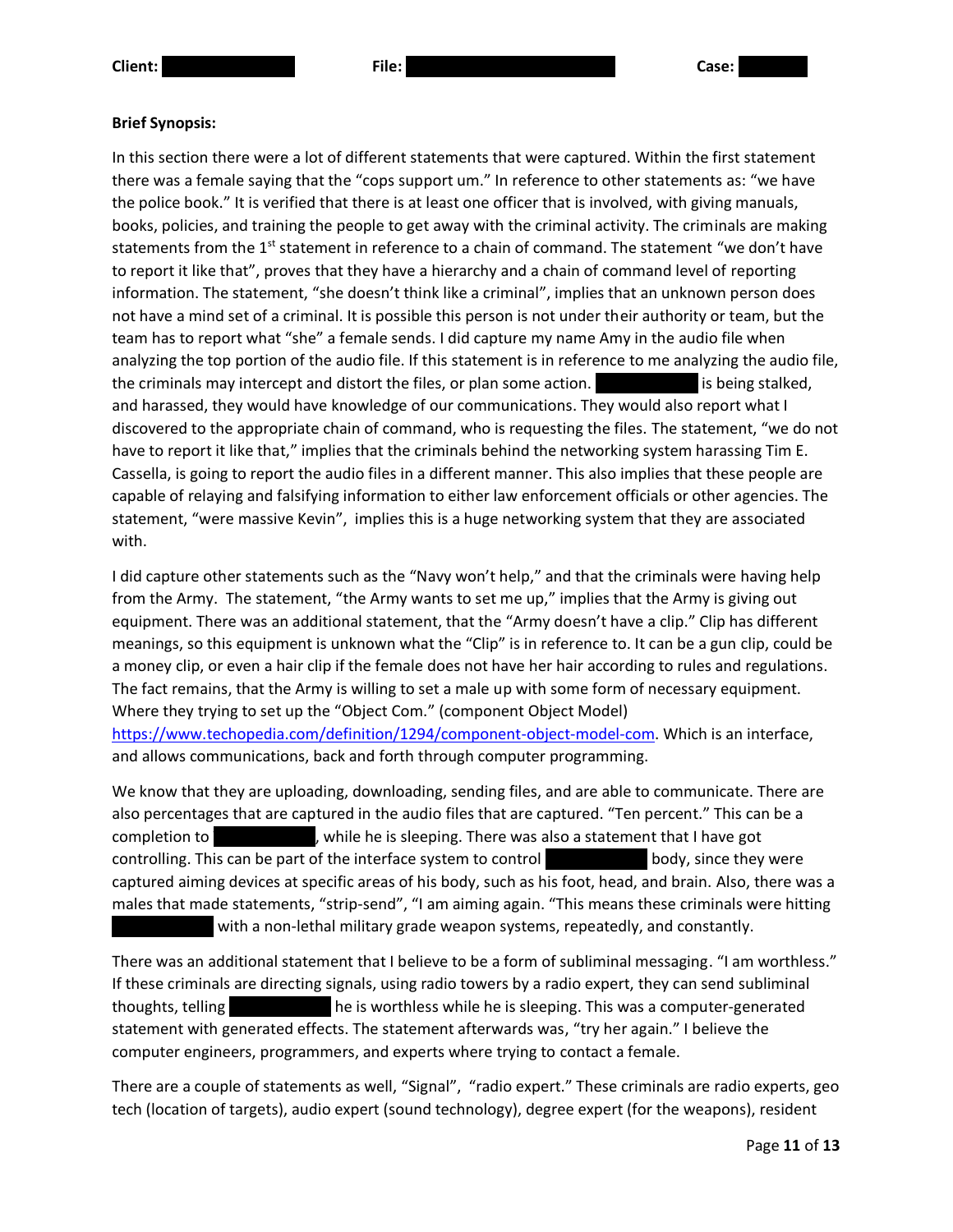support team, and at least one officer involvement, with the aid of the Army located near an airport, or airfield.

There was a discerning statement, "A B signal", "he started aiming I hope you understand that", "we like to stab him." There are criminals behind this technology that is being used that they get enjoyment and pleasure from causing Tim E. Cassella, stabbing pain. The female stated, "I hope you understand that" in a concerning manner, but in a tone of authority. The criminals that like to stab him, missed their chance to attack Tim E. Cassella. There is also a statement, "simulate her". This is a statement, of having equipment such as a simulation machine. [https://www.sciencedirect.com/topics/engineering/human](https://www.sciencedirect.com/topics/engineering/human-machine-interface)[machine-interface.](https://www.sciencedirect.com/topics/engineering/human-machine-interface) Simulations come in a variety of different types. They can be from visual, audio, gaming, holograms, AI, and many other different forms. This particular statement, "simulate her" means the simulation is in either a visual, or audio format, pretending to be someone they were not. With a human-machine-interface system, being implemented, from military equipment, does have these capabilities.

Throughout out the whole audio analysis there are digital tones, effects, along with musical tones and effects within the audios captured.

damage, muscle spassma, sleep deprivation, chest pains, second pains, second burning sensation, and burning se of these military grade weapons that are being used on Tim E Cassella, his body is reacting in the manner that these criminals, are aiming and attacking his body. This is causing, mental psychosis, anxiety and depression for Time E. These criminals have the knowledge and know what they are doing to **Tim E. Cassella** and are enjoying the pain that they are forcing Tim E. Cassella, to endure.

**Names:** Mussolini, cop, Napoleon, Theo, Bo, Gestapo, Slurpy, government, Amy, Yvonne, Maria, Kevin,

**Locations:** Bathroom, hanger, computer, object COM,

**Equipment:** Police book, aiming device, rape rod, signals, signal protection, scanner, hireX, simulation machine.

**Job titles:** Degree expert, audio tech, Geo tech, policeman, resident support, radio expert,

**Body: F**oot, brain, head,

**Departments:** Residence support,

**Crimes:** Video voyeurism, assault with a military grade weapon, deadly assault with a military grade weapon, harassment, rape, social engineering, cyber stalking, cyber harassment, stalking, harassment, phycological warfare, torture, sexual assault with a weapon, cyber torture (In the United Nations currently).

**Unethical Crime relations:** Bio censoring, human experimentation, money exchange, behavioral modification, torture, cyber torture.

This is the end of the report, See Amy Holem for reason.